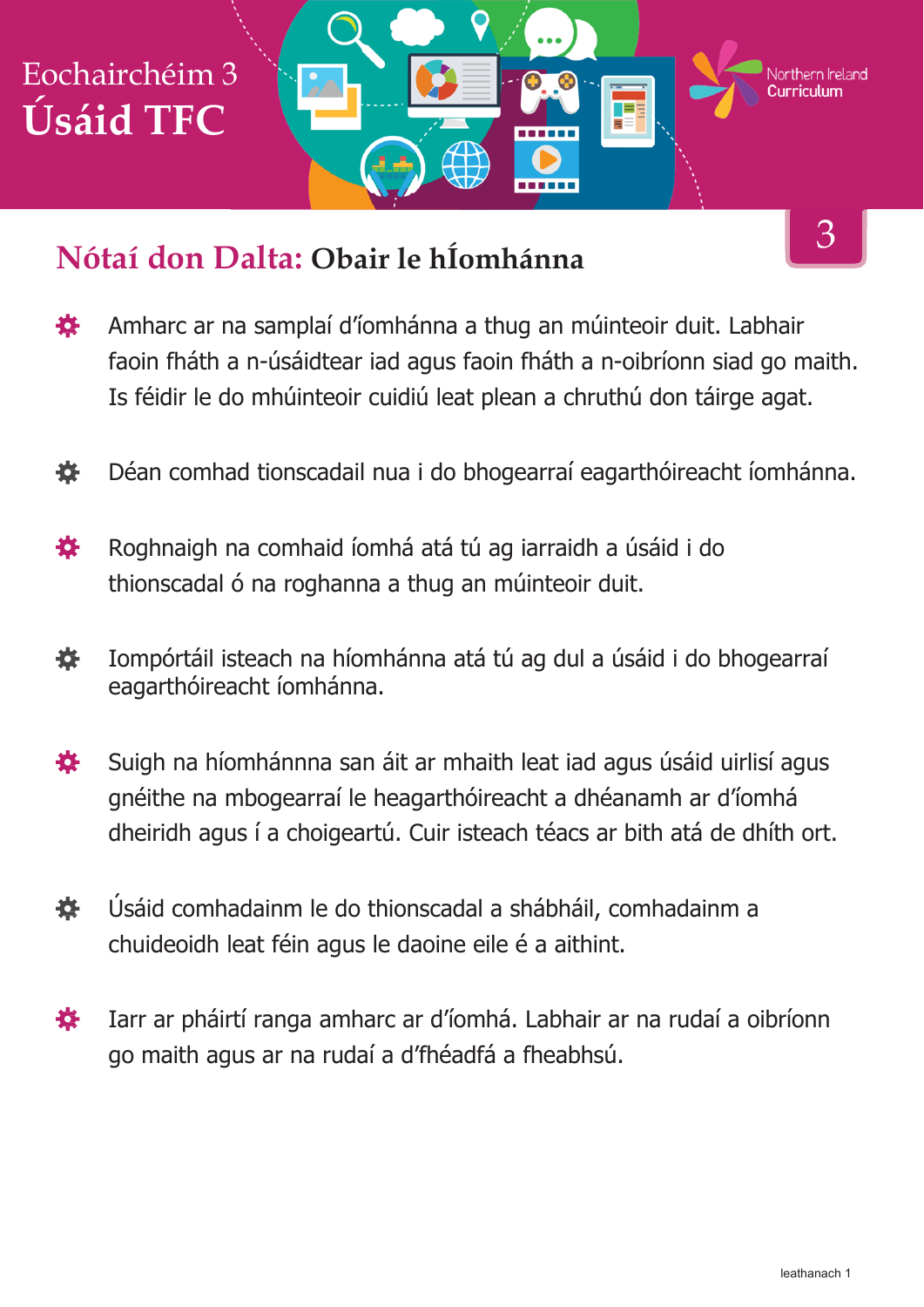# Eochairchéim 3 Northern **Ir**eland **Úsáid TFC**

## **Nótaí don Dalta: Obair le hÍomhánna**

- Amharc ar na samplaí d'íomhánna a thug an múinteoir duit agus/nó mol samplaí de 養 do chuid féin. Labhair ar an rud a bhfuil siad faoina choinne agus cad chuige a noibríonn siad go maith.
- 娄 Cruthaigh plean nó sceitse de d'íomhá. Smaoinigh ar cé dó a bhfuil sé (lucht éisteachta) agus cad é ba chóir dó a dhéanamh (cuspóir).
- Déan comhad tionscadail nua i do bhogearraí eagarthóireacht íomhánna. 各
- Roghnaigh na comhaid íomhá le húsáid i do thionscadal ó na roghanna a thug 荟 an múinteoir duit nó úsáid ceamara nó bogearraí líníochta le do chuid féin a chruthú.
- Iompórtáil isteach sna bogearraí eagarthóireacht íomhánna na híomhánna atá tú ag 養 dul a úsáid. Cuir isteach i sraith ar leith téacs ar bith atá de dhíth ort.
- Suigh na híomhánnna agus an téacs san áit ar mhaith leat iad. Úsáid uirlisí agus 養 gnéithe na mbogearraí le heagarthóireacht a dhéanamh ar d'íomhá dheiridh agus í a choigeartú agus an lucht féachana agus an cuspóir san áireamh agat.
- Úsáid comhadainm le do thionscadal a shábháil, comhadainm a chuideoidh leat féin 登 agus le daoine eile é a aithint.
- Iarr ar pháirtí ranga amharc ar d'íomhá chríochnaithe. Labhair ar na rudaí a 養 oibríonn go maith agus ar na rudaí a d'fhéadfá a fheabhsú.
- Glac gabháil scáileáin de do chomhad, oscail é sna bogearraí a d'úsáid tú lena 瓷 chruthú (formáid chomhad dúchais). Cuir sin ag deireadh do dhialainne tionscadail.

4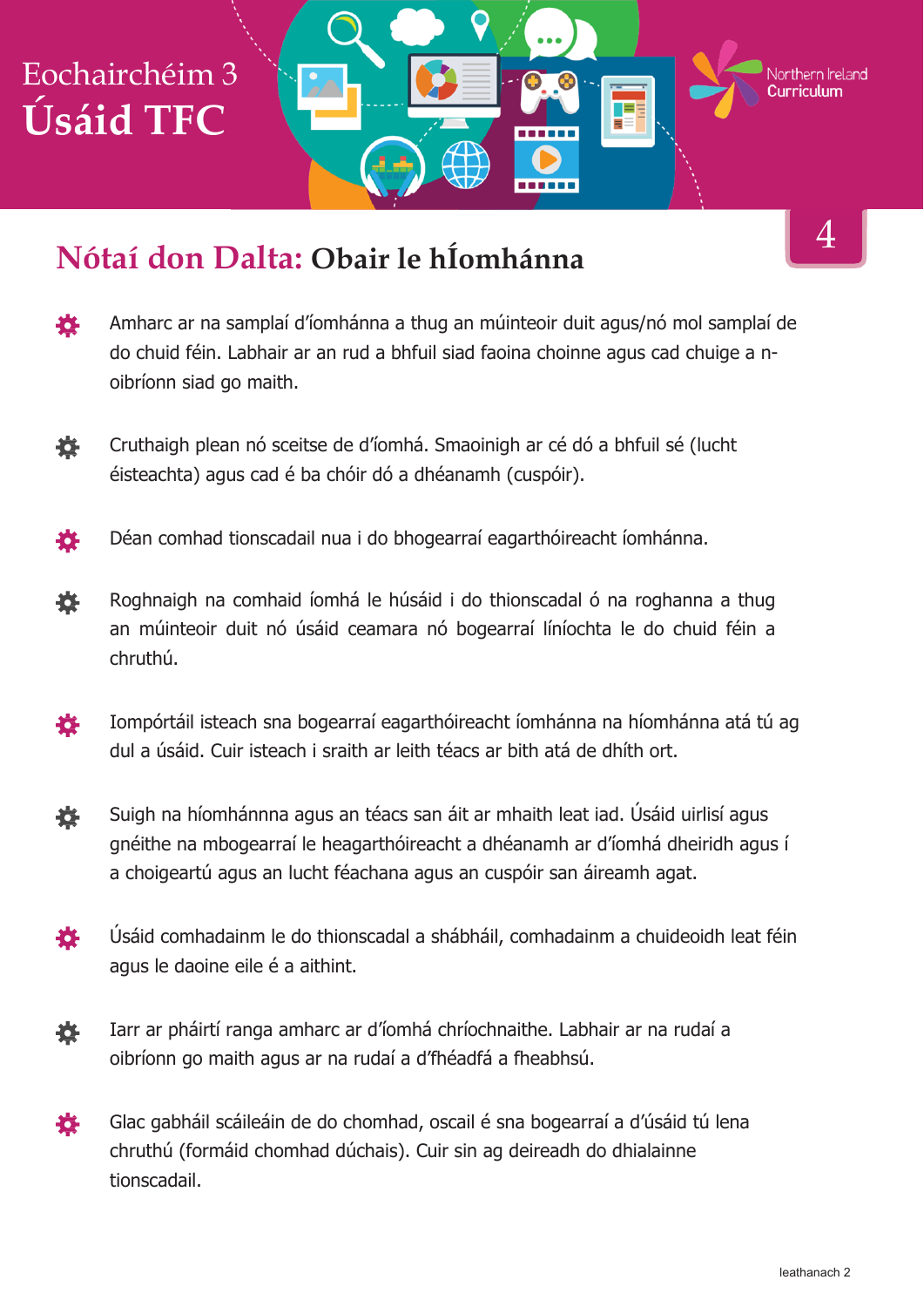## Eochairchéim 3 **Úsáid TFC**

## **Nótaí don Dalta: Obair le hÍomhánna**

登 Faigh samplaí d'íomhánna atá ábhartha don tionscadal agat agus déan athbhreithniú orthu. Sainaithin na príomhthréithe a dhéanann éifeachtach iad. Déan nóta den taighde seo i do dhialann tionscadail.

------

- Cruthaigh plean do d'íomhá ina bhfuil an rud atá tú a dhéanamh, cé dó a bhfuil sé agus 養 an rud ba mhaith leat a fheicfidh siad agus a smaoineoidh siad nuair a amharcfaidh siad ar an obair.
- 娄 Smaoinigh ar an lucht éisteachta agus ar an chuspóir i rith an ama le linn duit bheith ag pleanáil d'íomhá agus ag déanamh eagarthóireachta uirthi.
- 養 Bunaithe ar do phlean, faigh nó cruthaigh íomhánna ar bith atá tú ag brath a úsáid. Iompórtáil do chuid íomhánna uilig i do bhogearraí eagarthóireacht íomhánna.
- Déan teidil, fotheidil, uas-cheannlínte agus téacs breise ar bith le húsáid san íomhá. 娄 Coinnigh do théacs ar shraitheanna éagsúla.
- 烧 Suigh na sraitheanna uilig atá de dhíth ort don íomhá agat agus bain triail as gnéithe agus as uirlisí na mbogearraí leis an éifeacht a chruthú atá tú a iarraidh.
- 養 Déan athbhreithniú ar d'íomhá le páirtí ranga agus seiceáil an bhfuil gach rud mar a bhí beartaithe agat. Déan athruithe ar bith a chuirfidh feabhas ar an táirge deiridh agat.
- Úsáid comhadainm ábhartha le d'íomhá a shábháil agus easpórtáil i bhformáid chuí í a 養 mbeidh daoine eile ábalta breathnú uirthi nó úsáid a bhaint aisti..
- Nuair atá an íomhá foilsithe agat, déan tagairt siar don taighde i do dhialann tionscadail. 娄 Déan nóta de dhá phríomhghné ar a laghad a fhágann go bhfuil do shuíomh gréasáin éifeachtach don lucht éisteachta agus don chuspóir dá ndearnadh é.
- Déan nóta i do dhialann tionscadail de na gnéithe agus na tréithe a gcuirfeá 娄 feabhas orthu dá mbeifeá ag déanamh an íomhá arís.
- 養 Glac gabháil scáileáin de do chomhad, oscail é sna bogearraí a d'úsáid tú lena chruthú (formáid chomhad dúchais). Cuir sin ag deireadh do dhialainne tionscadail.

5

Northern **Ir**eland